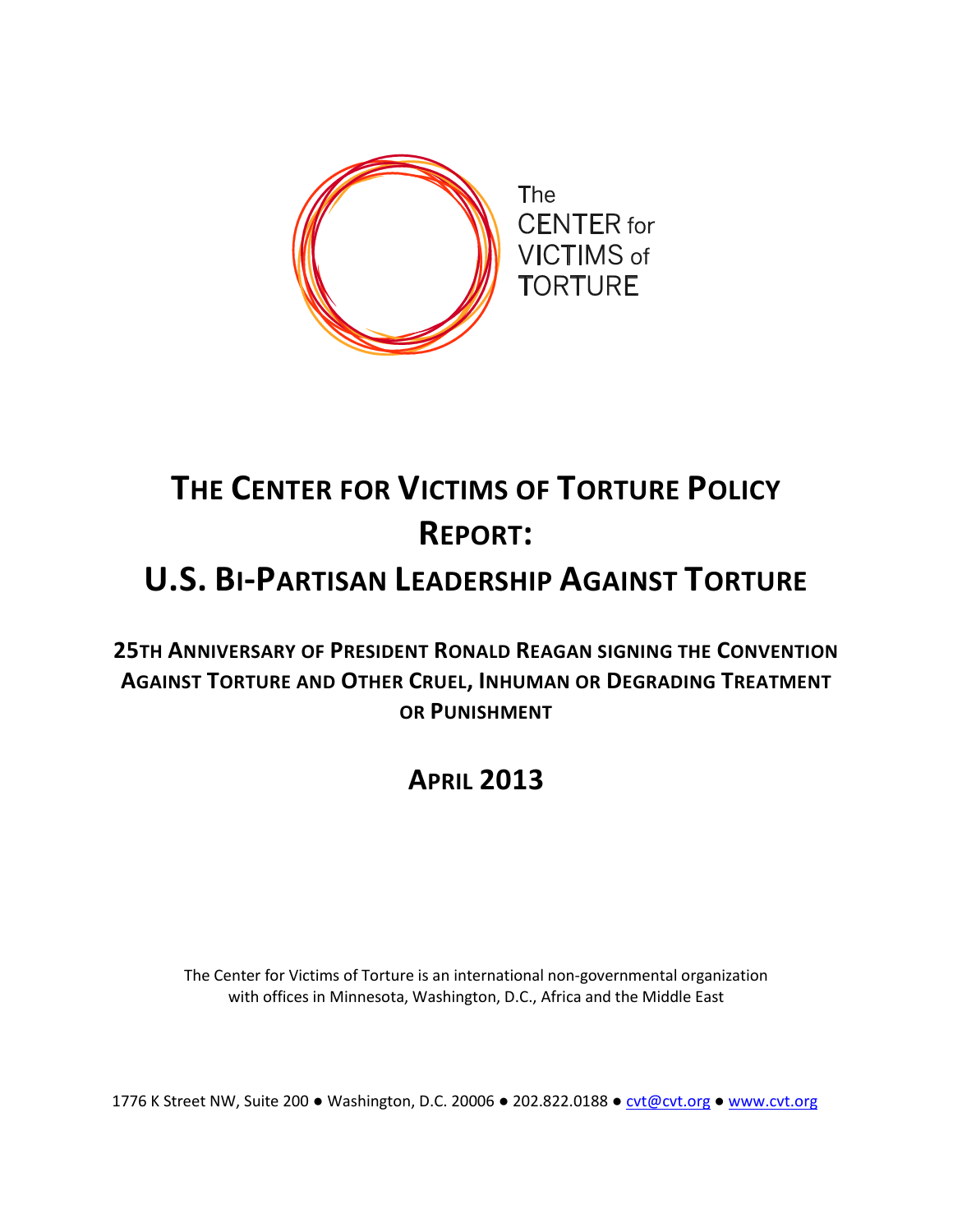*"It is my sincerest hope that we Americans, for all of our many disagreements, can nonetheless manage to agree that torture … is unworthy of our national honor and should no longer be a matter for discussion. It is my hope that we can reach a consensus in this country that we will never again engage in these horrific abuses, and that the mere suggestion of doing so should be ruled out of our political discourse, regardless of which party holds power."*

**– Senator John McCain, December 2012**

#### **INTRODUCTION**

On April 18, 1988, the United States signed the Convention Against Torture and Other Cruel, Inhuman or Degrading Treatment or Punishment ("Convention Against Torture" or "Convention" or "CAT"). President Ronald Reagan, upon transmitting the Convention to the Senate for advice and consent, stated that the Convention "marks a significant step in the development during this century of international measures against torture and other inhuman treatment or punishment.… Ratification of the Convention by the United States will clearly express United States opposition to torture, an abhorrent practice unfortunately still prevalent in the world today."<sup>1</sup>

Twenty-five years later, this strong, public opposition in the United States to torture has been clouded by U.S. policies that authorized the use of torture and cruelty in counterterrorism operations following the terrorist attacks on September 11, 2001.

These policies have severely damaged U.S. national security and foreign policy interests – compromising international cooperation and support from allied nations. The country's credibility as a human rights leader was also seriously harmed. Government officials, human

rights advocates and defenders, who were part of the international movement to end torture, felt that they lost a critical ally. As a Republican Senator in 2008, Secretary of Defense Chuck Hagel warned, "[I]n our effort to protect the nation, we must remember our greatest strength: the principles of human rights that we have upheld throughout our country's wars and conflicts. It is vital that the world can trust what we say and have confidence in what we do. There must be no doubt that this great nation does not torture."<sup>2</sup>

*"Ratification of the Convention by the United States will clearly express United States opposition to torture, an abhorrent practice unfortunately still prevalent in the world today."* 

*– President Ronald Reagan*

Damage was also done at home as fear and misinformation began dominating public discourse. The public perception of torture and its horrors began to shift and that "clear opposition to torture," President Reagan spoke of in 1988, dwindled. Today, U.S. public polling shows a majority of Americans are in favor of torture. $3$  It also shows that Americans are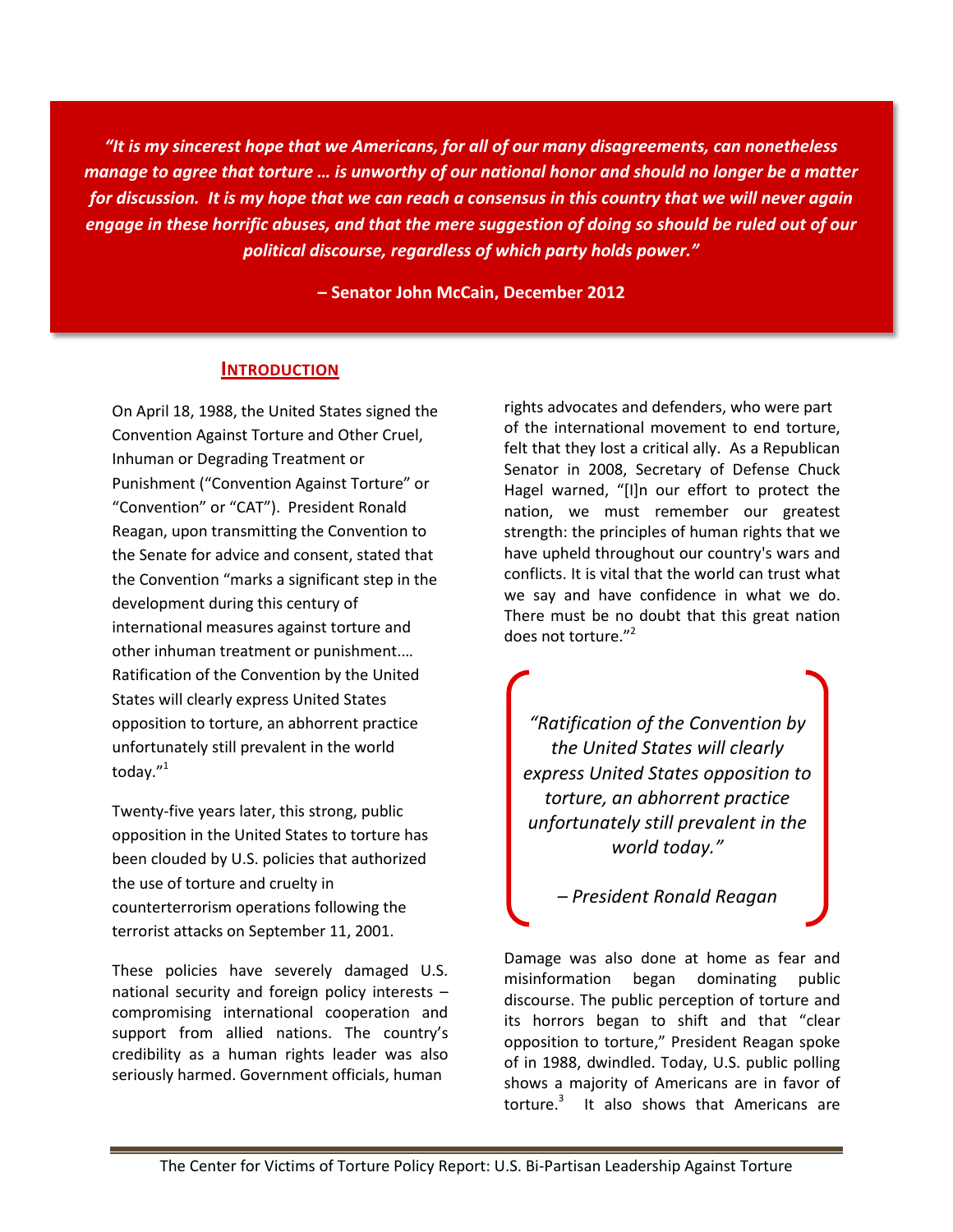"more pro-waterboarding, pro-threatening prisoners with dogs, pro-religious humiliation, and pro-forcing prisoners to remain naked and chained in uncomfortable positions in cold rooms."<sup>4</sup> Moreover, when the U.S. media uses misleading euphemisms for torture, like "enhanced interrogation," public opposition to torture decreases.<sup>5</sup>

Torture's efficacy continues to be debated, oftentimes in partisan terms. Despite evidence to the contrary, some policymakers and politicians argue that the [past illegal] policies of torture and abuse employed under the Bush Administration were necessary to save lives and that the discontinuance of those harsh tactics has made the United States less safe. This ongoing political debate has eroded the once unified, non-partisan opposition to torture that existed before 9/11.

As an international rehabilitation center that has extended care to nearly 24,000 survivors of torture and severe war-related atrocities from around the world, the Center for Victims of Torture (CVT) has a unique, first-hand insight into the ways in which the U.S. decision to engage in torture and abuse had serious ramifications for the anti-torture movement and survivors' healing worldwide.

When U.S. attention became gripped by counterterrorism concerns, the obligations to which our nation committed itself in decades past faded into the background of our leaders' consciousness. But the duties to which the United States pledged itself—and the enduring significance of those duties—did not vanish. Departure from these obligations during moments of supposed necessity is not permitted.

Article 2 of the CAT plainly reads: "No exceptional circumstances whatsoever, whether a state of war or a threat or war, internal political instability or any other public emergency, may be invoked as a justification of torture."

On January 22, 2009, the United States turned a page when President Obama signed an Executive Order banning torture and cruelty. We took a step away from the brutal tactics that had marked the nation's counterterrorism practices over the previous eight years. But significant work remains.

*"No exceptional circumstances whatsoever, whether a state of war or a threat or war, internal political instability or any other public emergency, may be invoked as a justification of torture."*

*– Convention Against Torture, Article 2.*

If the United States is to regain global leadership against torture, a full and public accounting of how U.S. government policies and practices failed to conform to our legal and moral obligations underpinning the Convention Against Torture – a Convention championed by the United States twenty-five years ago with strong bi-partisan support - is required.

#### **BI-PARTISAN OPPOSITION OF TORTURE AND SUPPORT FOR CAT**

A 1984 bipartisan joint resolution in Congress states, "The United States Government opposes acts of torture wherever they occur, without regard to ideological or regional considerations, and will make every effort to work cooperatively with other governments and with nongovernmental organizations to combat the practice of torture worldwide."<sup>6</sup> Critical to combating torture—as recognized by President Reagan in his CAT signing statement and reaffirmed by President Clinton when he signed legislation criminalizing torture into U.S. law are domestic and international efforts to ban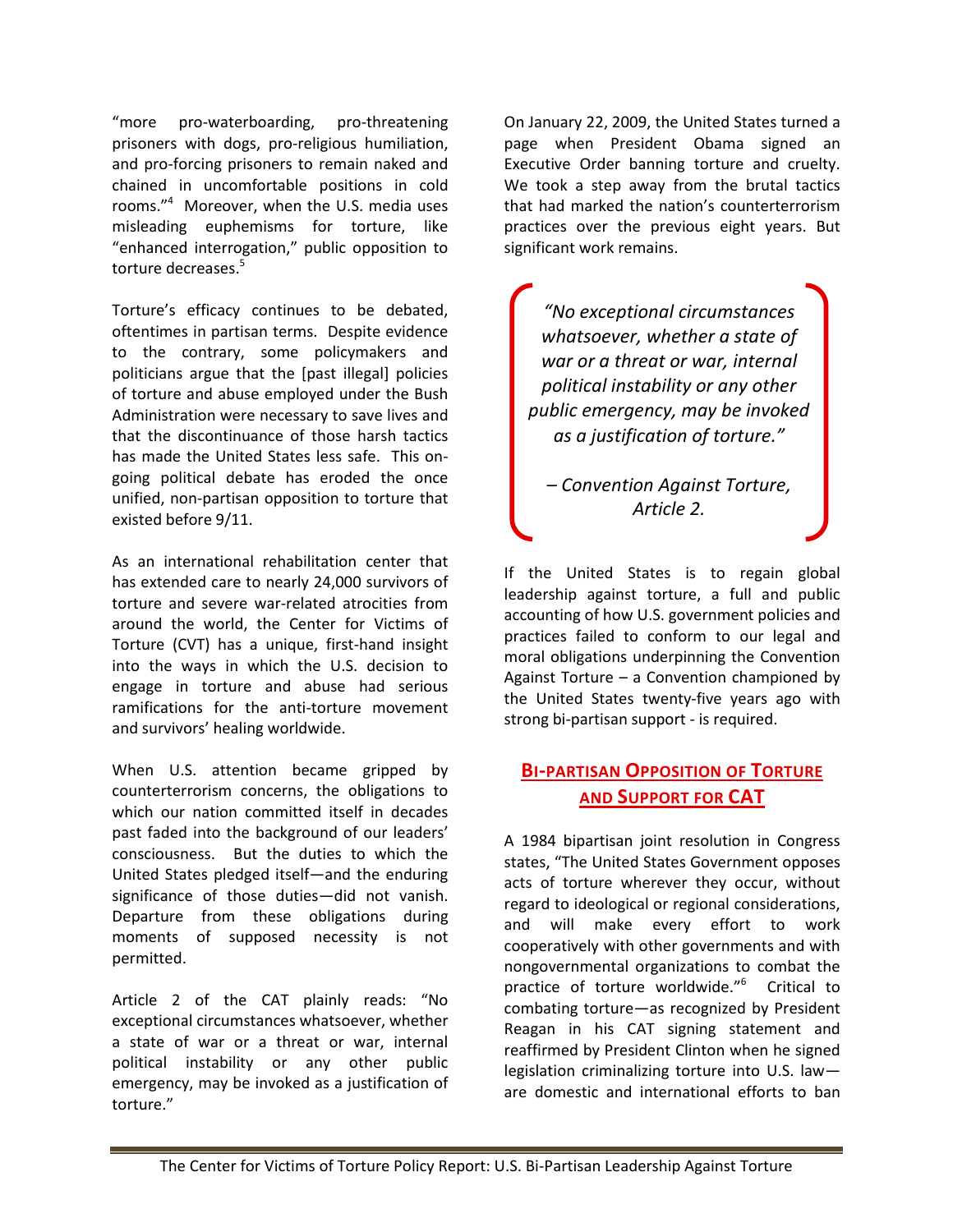torture and hold perpetrators accountable. From the years of the Reagan Administration to those of the George H.W. Bush and Clinton Administrations, U.S. Presidential and Congressional leadership shared a unified opposition to torture and bipartisan support for the CAT.

#### **NEGOTIATION AND SIGNING OF CAT: REAGAN ADMINISTRATION**

The United States actively participated in the preparation and negotiation of the Convention. During 1978-1984, the United States was one of 53 members of the UN Commission tasked with preparing the treaty.<sup>7</sup> The preparatory work of the Convention shows the United States' active role in submitting proposals and negotiating text for the Convention.<sup>8</sup> **President Reagan**  celebrated the active and effective role of the United States in the Convention's negotiations.<sup>9</sup>

*"The core provisions of the Convention establish a regime for international cooperation in the criminal prosecution of torturers relying on so-called 'universal jurisdiction.'"*

*– President Ronald Reagan*

Similarly, **U.S. Secretary of State George Schultz** noted that the United States "contributed significantly to the development of the final Convention, especially in proposing that [it] focus on torture, rather than on other relatively less abhorrent practices."<sup>10</sup> According to the Senate Foreign Relations Committee report, the United States also "strengthen[ed] the effectiveness of the Convention by pressing for provisions that would ensure that torture is a punishable offense."<sup>11</sup>

In fact, the United States was a strong supporter of the principle of universal jurisdiction – which requires each State Party either to prosecute torturers who are found in its territory or to extradite them to other countries for prosecution. In his transmission to the Senate, **President Reagan** emphasized, "The core provisions of the Convention establish a regime for international cooperation in the criminal prosecution of torturers relying on socalled 'universal jurisdiction.'"<sup>12</sup> As **Secretary of State Schultz** noted, the purpose of this provision was "to prevent a loophole that would create potential safe-havens for torturers."<sup>13</sup>

Three years after the Convention was adopted by the United Nations, **John C. Whitehead**, Deputy Secretary of State in the Reagan Administration, signed the Convention on April 18, 1988.<sup>14</sup> One month later, **President Reagan** transmitted the Convention to the Senate for ratification stating, "By giving its advice and consent to ratification of this Convention, the Senate of the United States will demonstrate unequivocally our desire to bring an end to the abhorrent practice of torture."<sup>15</sup>

#### **RATIFICATION OF CAT: GEORGE H.W. BUSH ADMINISTRATION AND BI-PARTISAN CONGRESSIONAL SUPPORT**

While the Convention was submitted to the Senate under the Reagan Administration, it was under the leadership of **George H.W. Bush** that the Convention was ratified in 1990. Upon taking office, the Bush Administration declared that the Convention Against Torture was a matter for which there is an "urgent need for Senate approval."<sup>16</sup>

To that end, the Bush Administration worked with interested stakeholders and critics of the original proposed package to strengthen the protections provided individuals under the Convention and to solidify the absolute ban on torture by ensuring the United States would not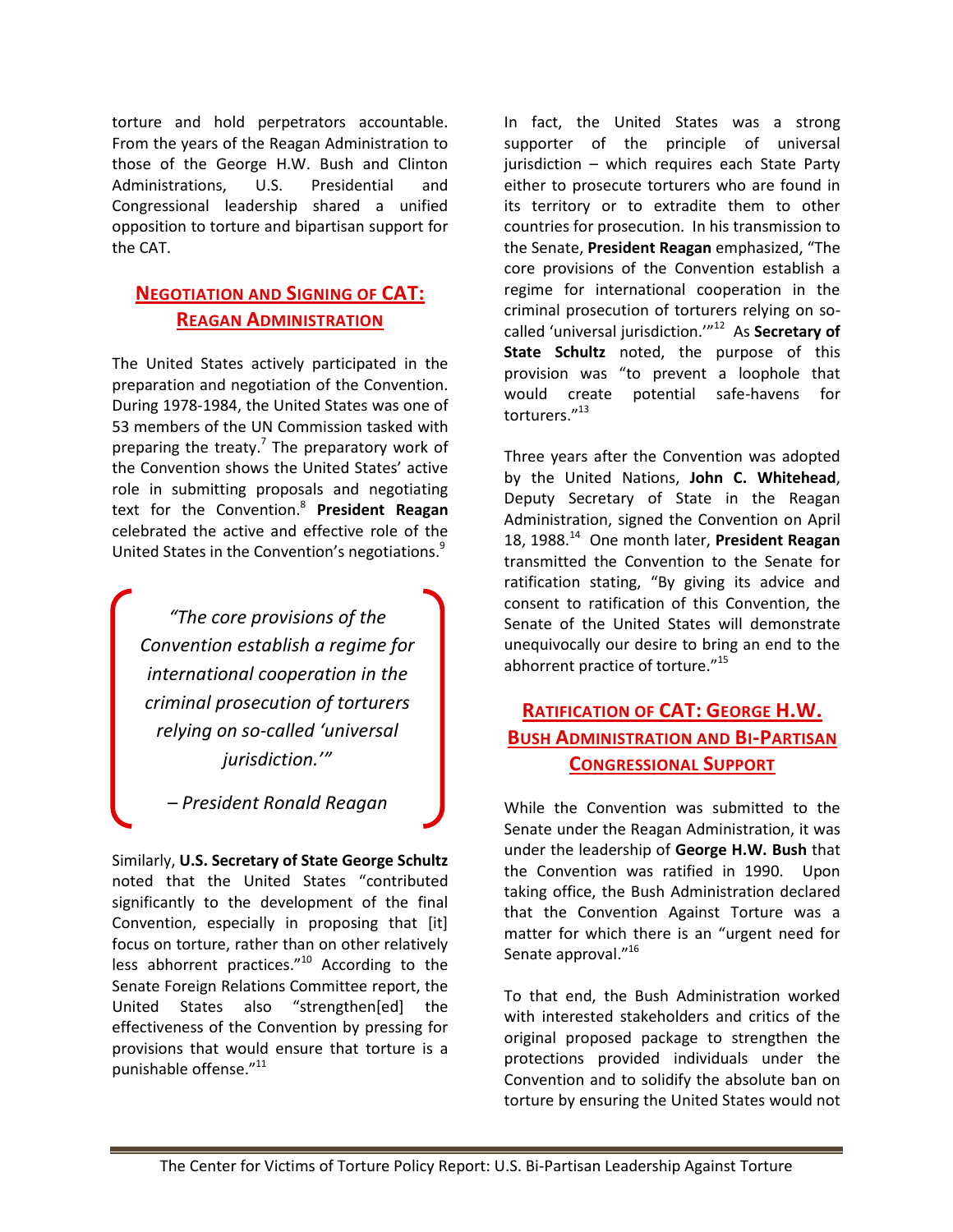accept any justifications for torture. Specifically, the Bush Administration substantially reduced and revised the reservations, understandings, and declarations in order to address concerns that the original package could be interpreted to raise "the threshold of pain that an individual must suffer" and permit "certain circumstances and justifications for torture."<sup>17</sup>

On January 30, 1990, the **Senate Foreign Relations Committee**, including then **Senators Joe Biden and John Kerry**, voted 10 to 0 (all Democratic Senators) to recommend approval of the Convention by the entire Senate.<sup>18</sup> In the Committee report on the Convention, the Senators noted that the Convention is a "major step forward in the international community's efforts to eliminate torture and other cruel, inhuman or degrading treatment or punishment." It "…takes a comprehensive approach to the problem of combating torture. … and that "[t]he strength of the Convention lies in the obligation of States Parties to make torture a crime and to prosecute or extradite alleged torturers found in their territory."<sup>19</sup>

*"We believe that prompt ratification of the convention will demonstrate the abhorrence of our Nation toward torture, and encourage more widespread prompt ratification of the convention among the community of nations."*

*– Republican Senators of Foreign Relations Committee*

Although the nine **Republican members of the Committee** were not present for the vote and criticized the chairman for taking a vote in their absence, they also went out of their way to issue a written statement expressing their strong support for the Convention. They stated, "We believe that prompt ratification of the convention will demonstrate the abhorrence of our Nation toward torture, and encourage more widespread prompt ratification of the convention among the community of nations." They went on to say, "The absence of Republican members in no way reflects a lack of support for the convention. Indeed, the Convention Against Torture was negotiated with bipartisan support."<sup>20</sup>

Working with **Republican Senator Jesse Helms, Democratic Senator Claiborne Pell** introduced the Convention with four amendments to the full Senate. On October 27, 1990, the Senate approved the Convention for ratification.

#### **IMPLEMENTING LEGISLATION: CLINTON ADMINISTRATION AND BI-PARTISAN SUPPORT OF CONGRESS**

Before U.S. ratification of the Convention could be submitted to the United Nations, the United States had to adopt implementing legislation. **President George H.W. Bush** proposed implementing legislation that he said "would provide a tougher and more effective response to the problem, putting in place for torturers the same international 'extradite or prosecute' regime we have for terrorists."<sup>21</sup>

On April 30, 1994, the required implementing legislation passed Congress with bi-partisan support and was signed into law by **President Clinton**. 22

#### **AFTERMATH OF 9/11 ATTACKS: BREAK IN AND DAMAGE TO U.S. LEADERSHIP AGAINST TORTURE**

Given the firm and non-partisan opposition to torture, the history of true bi-partisan support of the Convention Against Torture and U.S. leadership in combatting torture globally, the decision made under the administration of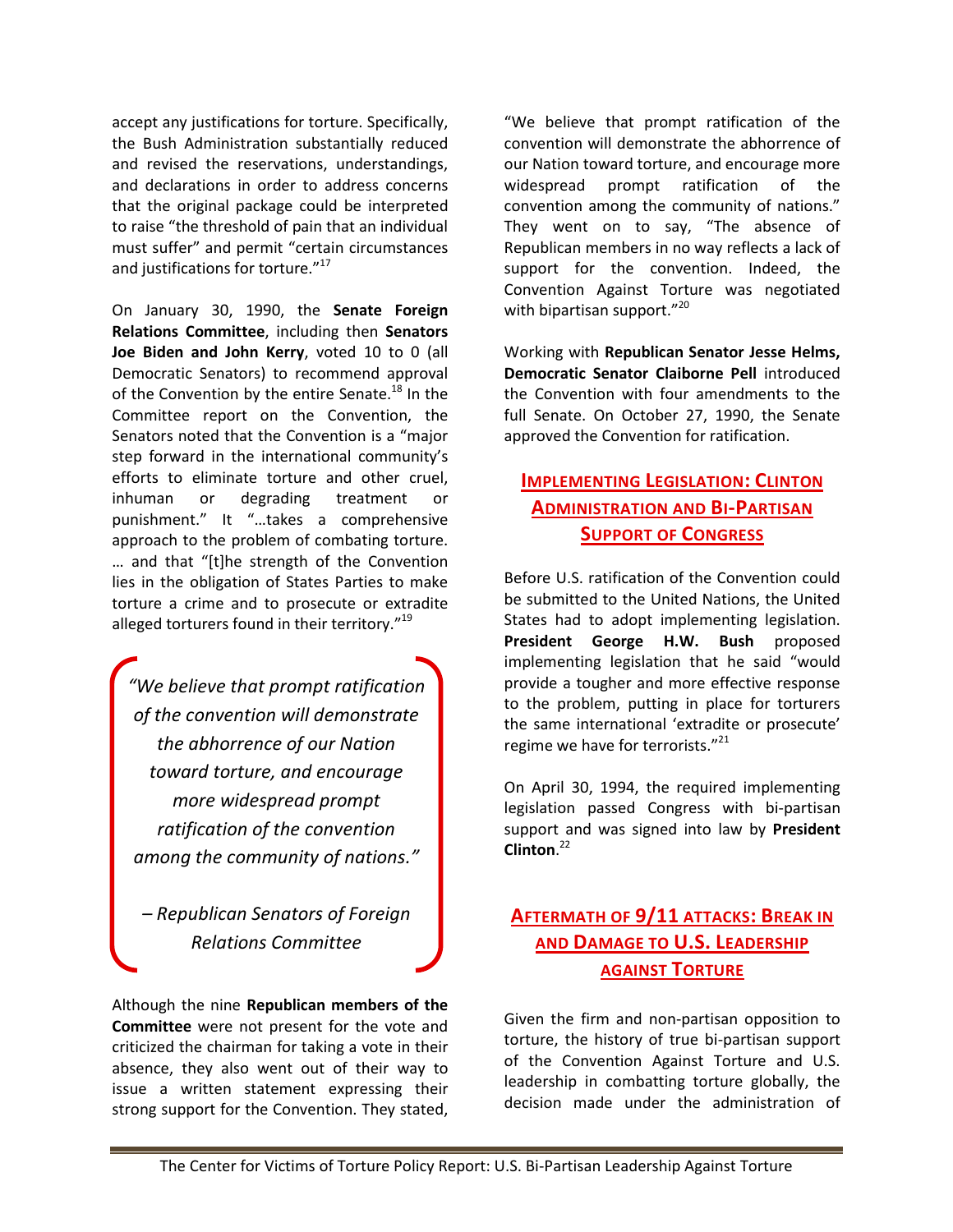George W. Bush to authorize and implement a policy of torture and cruelty in its counterterrorism efforts post-9/11 was an uncharacteristic break with long-standing U.S. commitments.

In the aftermath of the 9/11 attacks, the U.S. government made a range of illegal and unwise decisions that led to the widespread and systematic use of torture and cruelty in U.S. detention facilities in Iraq, Guantanamo, Afghanistan and secret prisons around the world. From the decision that the Geneva Conventions – which require humane treatment of detainees in times of war – did not apply to al Qaeda and Taliban prisoners in Guantanamo or Afghanistan, to the decision to authorize the CIA to employ interrogation tactics constituting torture and cruelty in so-called "black sites," to the message given to U.S. troops by then Secretary of Defense Donald Rumsfeld to "take the gloves off," senior officials of U.S. government sanctioned detention and interrogation policies that violated U.S. law and international legal obligations prohibiting torture and cruelty.

Moreover, a series of legal memoranda contorted the law and ignored well-established legal precedent- "failing to provide 'thorough, candid, and objective' analysis" – in order to provide a legal cover to tactics constituting torture and cruelty.<sup>23</sup>

The **Senate Armed Services Committee** found: "The abuse of detainees in U.S. custody cannot simply be attributed to the actions of 'a few bad apples' acting on their own. The fact is that senior officials in the United States government solicited information on how to use aggressive techniques, redefined the law to create the appearance of their legality, and authorized their use against detainees." $^{24}$  The results were costly. U.S. actions damaged relationships with close allies. U.S. standing with world leaders and with citizens of strategically important nations plummeted. As the Senate Armed Services Committee stated, "Those efforts

damaged our ability to collect accurate intelligence that could save lives, strengthened the hand of our enemies, and compromised our moral authority."<sup>25</sup>

### **WHY U.S. GLOBAL LEADERSHIP TO COMBAT TORTURE MATTERS**

The United States, as a democratic society that respects the rule of law, has an interest in abiding by its legal obligation under both international and domestic law to uphold the absolute prohibition against torture. Additionally, the United States has both a foreign policy and national security interest in being a global leader on human rights generally, and a leader in combatting torture specifically. Generally, U.S. global leadership on human rights promotes good will and cooperation from allies and world citizens in furtherance of U.S. interests. More specifically, U.S. leadership on combatting torture helps to build democratic societies and institutions abroad – where often, torture is used to repress and destroy democratic freedoms. Additionally, because of the U.S. economic, military and political power on the world stage, U.S. global leadership against torture has serious ramifications for the torture movement and survivors' healing worldwide.

### **INTERNATIONAL AND U.S. DOMESTIC LEGAL OBLIGATIONS**

The absolute prohibition against torture is a universally recognized legal obligation under international law from which no exception is ever permitted. In addition to the Convention Against Torture, torture is unequivocally banned under the Universal Declaration of Human Rights,<sup>26</sup> International Covenant on Civil and Political Rights, $^{27}$  Geneva Conventions, $^{28}$ and in every regional human rights treaty.<sup>29</sup> Indeed, the prohibition against torture is well established under customary international law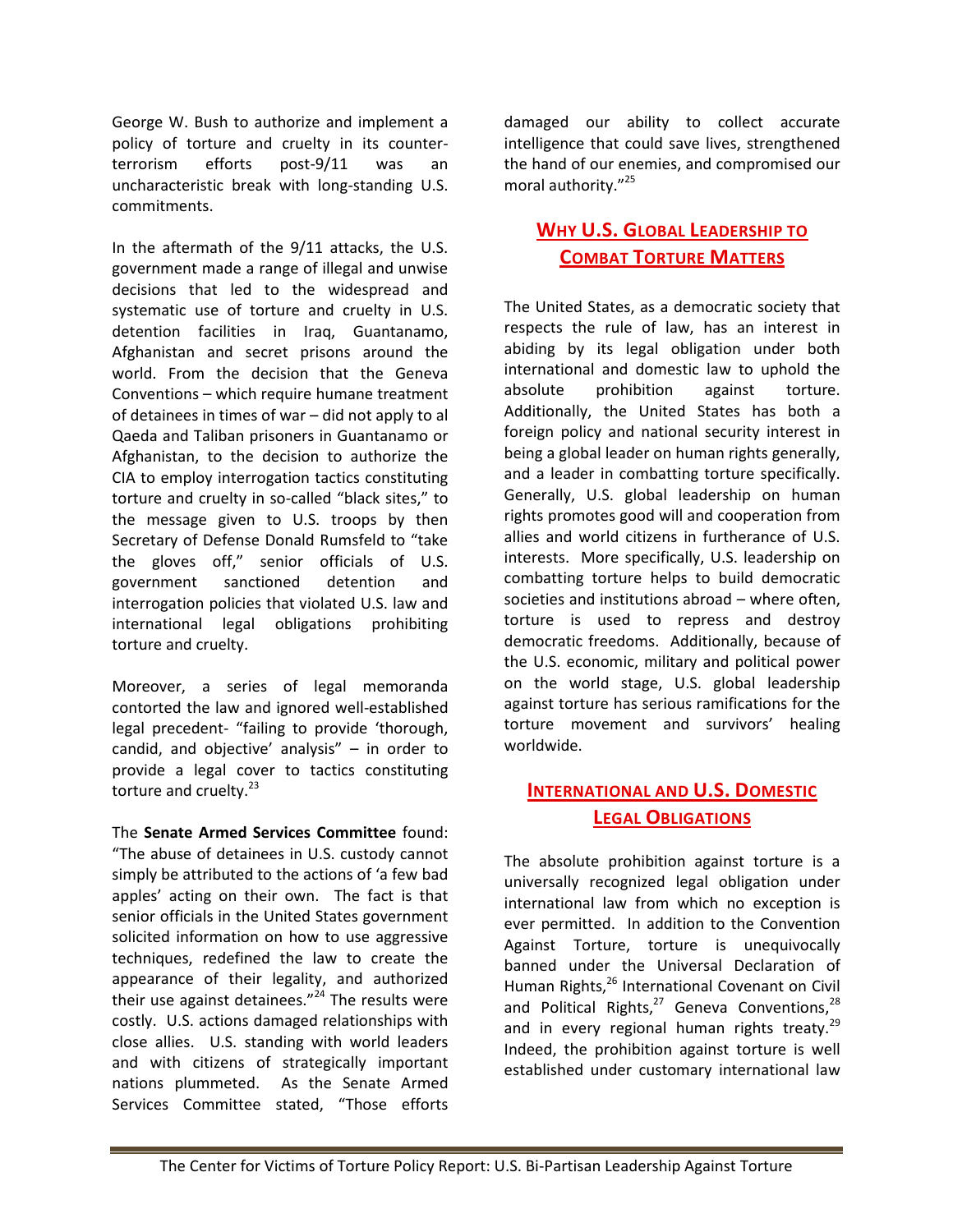as a legal norm in which no country can derogate.<sup>30</sup>

Torture is also banned under U.S. law under the federal Anti-Torture Act, $31$  the War Crimes Act, $32$ and the Detainee Treatment Act.<sup>33</sup> Torture also violates rights established under the U.S. Constitution, including the Eighth Amendment's right to be free of cruel or unusual punishment.<sup>34</sup>

As the U.S. Assistant Secretary of State for Democracy, Human Rights, and Labor, **Harold Koh**, testified to a United Nations committee: "Torture is prohibited by law throughout the United States. It is categorically denounced as a matter of policy and as a tool of state authority. In every instance, torture is a criminal offense. No official of the government—federal, state, or local, civilian or military—is authorized to commit or to instruct anyone else to commit torture. Nor may any official condone or tolerate torture in any form. No exceptional circumstances may be invoked as a justification for torture."35

The United States has long embraced the principles and values underpinning democratic societies such as justice, fairness and individual rights. Enforcing and upholding the rule of law is an essential pillar of democracy. The U.S., therefore, should embrace its international and domestic obligations to prohibit torture. As **Koh** wrote in 2008, "Official cruelty has long been considered both illegal and abhorrent to our values and constitutional traditions. The commitment to due process and the ban against cruel and unusual punishment are legal principles of the highest significance in American life."<sup>36</sup>

Furthermore, international treaties are a practical step toward creating international cooperation and consensus toward a more stable world. Reducing risk and creating a more manageable global community are in the United States' interest. **William H. Taft, IV**, Legal Adviser for the U.S. State Department, under

President George W. Bush, warned "A decision that the [Geneva] Conventions do not apply to the conflict in Afghanistan in which our armed forces are engaged deprives our troops there of any claim to the protection of the Convention in the event they are captured and weakens the protections afforded by the Conventions to our troops in future conflicts."<sup>37</sup>

#### **U.S. FOREIGN POLICY**

The **U.S. State Department** has repeatedly acknowledged that U.S. funding to the UN Voluntary Fund for Victims of Torture "supports the U.S. foreign policy goal of promoting democracy and human rights."<sup>38</sup> In 2002, the U.S. State Department affirmed, "The use of torture presents a formidable obstacle to establishing and developing accountable democratic governmental institutions. Assisting torture victims helps establish and reinforce a climate of respect for the rule of law, good governance and respect for human rights."<sup>39</sup>

Moreover, the United States needs to engage the international community on many complex issues requiring multilateral cooperation. U.S. leadership to promote and protect human rights encourages political, military, and intelligence cooperation from our allies. By contrast, U.S. engagement in torture and abuse discourages cooperation from allies and international partners critical to furthering interests abroad.

Prior to the Bush Administration deciding that the Geneva Conventions did not apply to the conflict in Afghanistan, **Secretary of State Colin L. Powell** argued that the advantages of applying the Geneva Conventions to the conflict in Afghanistan far outweighed their rejection because declaring the conventions inapplicable "has a high cost in terms of negative international reaction, with immediate adverse consequences for our conduct of foreign policy."<sup>40</sup>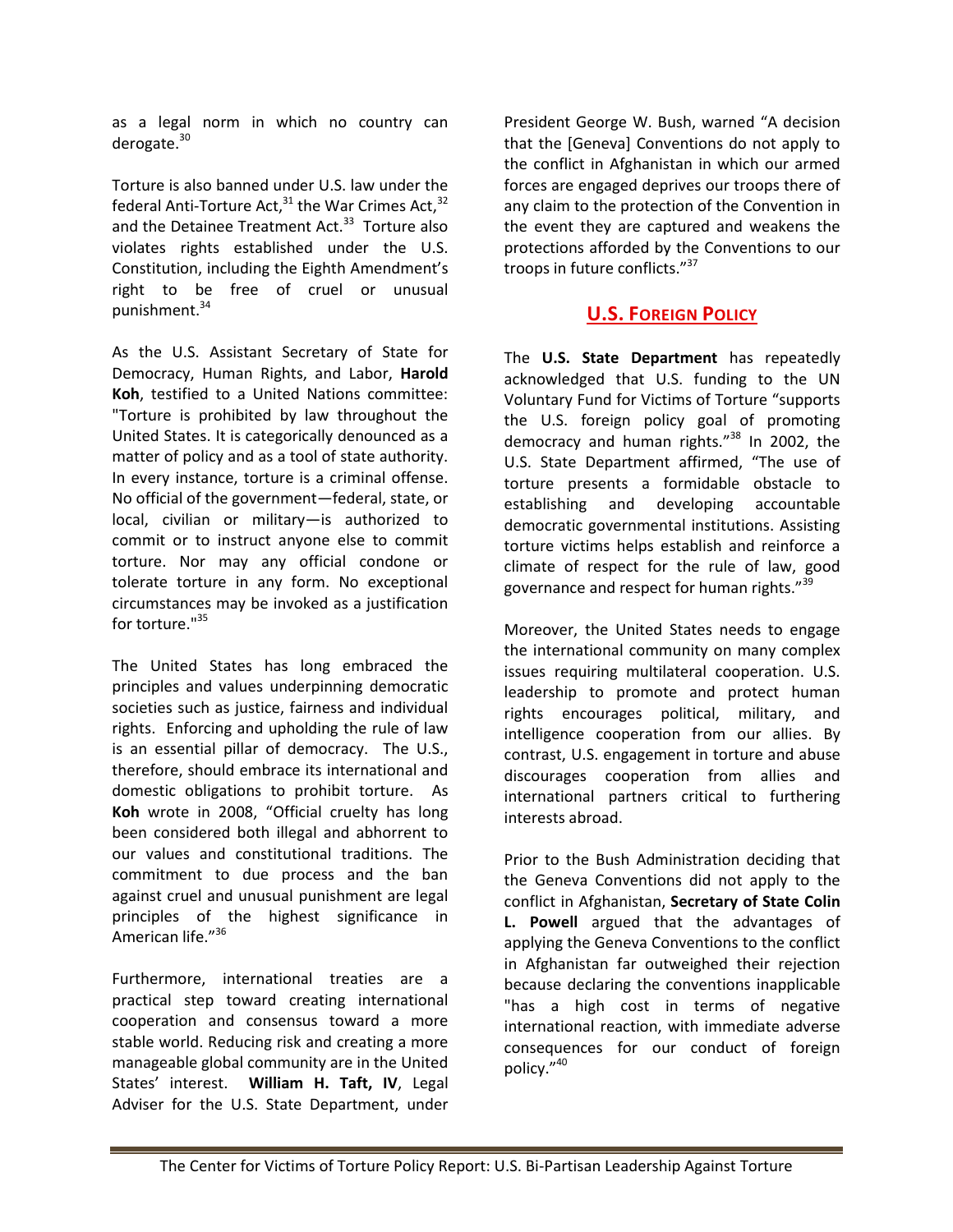He also said it would "undermine public support among critical allies"<sup>41</sup> and that "Europeans and others will likely have legal problems with extradition or other forms of cooperation in law enforcement, including in bringing terrorists to justice."<sup>42</sup>

*"The use of torture presents a formidable obstacle to establishing and developing accountable democratic governmental institutions. Assisting torture victims helps establish and reinforce a climate of respect for the rule of law, good governance and respect for human rights."*

*-U.S. State Department, 2002*

Indeed, in testimony before the Senate Armed Services, **U.S. Navy General Counsel Alberto Mora** (who served in this capacity during the first George W. Bush Administration) recounted that the U.S.'s decision "to adopt cruelty has had devastating foreign policy consequences" that would "inevitably damage [U.S.] national security strategy and [U.S.] operational effectiveness in the War on Terror."<sup>43</sup> He added, "International cooperation, including in the military, intelligence, and law enforcements arenas, diminished as foreign officials became concerned that assisting the U.S. in detainee matters could constitute aiding and abetting criminal conduct in their own countries."<sup>44</sup>

#### **U.S. NATIONAL SECURITY**

U.S. national security interests are also furthered when the United States leads on human rights and combatting torture by promoting good will and winning hearts and minds of local populations – efforts that are critical to counter-insurgency and counterterrorism efforts. Likewise, these efforts

are essential to building and sustaining international support and cooperation with allied nations.

The **Senate Armed Services Committee** found that: "The collection of timely and accurate intelligence is critical to the safety of U.S. personnel deployed abroad and to the security of the American people here at home. The methods by which we elicit intelligence information from detainees in our custody affect not only the reliability of that information, but our broader efforts to win hearts and minds and attract allies to our side."<sup>45</sup>

In fact, in testifying before Congress that U.S. mistreatment caused damaged to U.S. national security interest at an operational level, **U.S. Navy General Counsel Alberto Mora** cited specific examples in which allies "hesitated on occasion to participate in combat operations" and "refused on occasion to train with [the U.S.] in joint detainee capture and handling operations" because of concerns with U.S. treatment of detainees and detention policies.<sup>46</sup> He also stated that senior NATO officers in Afghanistan reportedly "left the room when issues of detainee treatment [were] raised by U.S. officials out of fear that they may become complicit in detainee abuse."<sup>47</sup>

As stated by then **Senator John Kerry** in 2008, "Most of us can agree that sometimes, in the name of national security, it is necessary to make difficult ethical decisions to protect the American people. However, the administration's dangerous and counterproductive choice to employ torture has severely weakened our ability to win the struggle against extremism. It has also wasted our greatest asset: our moral authority."<sup>48</sup>

Moreover, engaging in practices of torture and cruelty serves as a recruitment tool for U.S. enemies and discourages enemies from surrendering.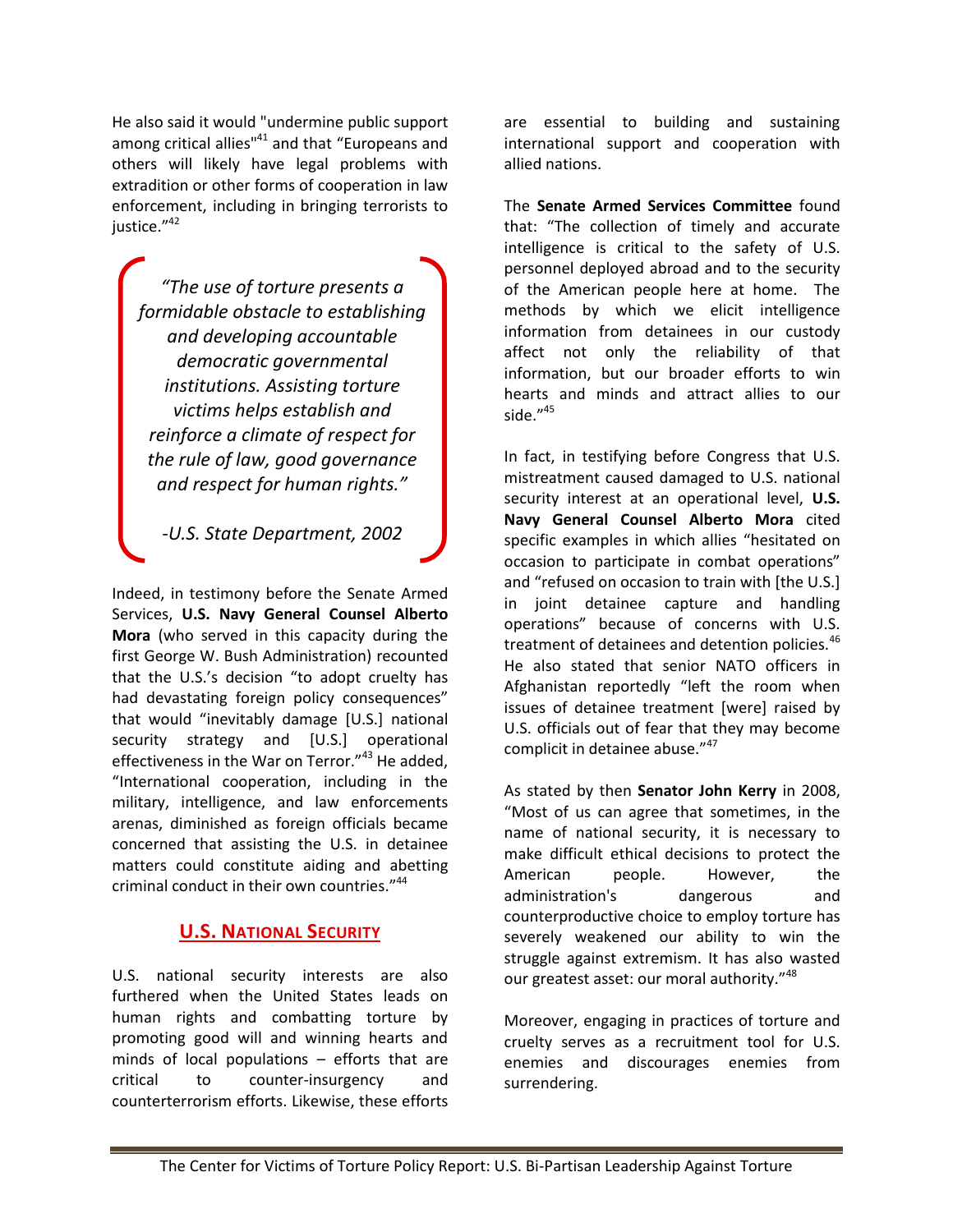The **Senate Armed Services Committee** found that"[t]reating detainees harshly only reinforces that distorted view, increases resistance to cooperation, and creates new enemies."<sup>49</sup>

In testifying before Congress, **U.S. Navy General Counsel Alberto Mora** stated, "There are serving U.S. flag-rank officers who maintain that the first and second identifiable causes of U.S. combat deaths in Iraq -- as judged by their effectiveness in recruiting insurgent fighters into combat -- are, respectively the symbols of Abu Ghraib and Guantanamo."<sup>50</sup>

Similarly, **General Raymond Odierno**, commander of U.S. troops in Iraq, stated, "The graphic revelations of detainee abuse motivated some terrorists including foreign fighters from Syria, Yemen and Saudi Arabia to join the jihad."<sup>51</sup>

#### **SPILL-OVER "JUSTIFICATIONS" AND DANGEROUS PRECEDENT**

When the United States engages in torture and abuse in the name of national security, it provides justifications for other governments and oppressive regimes to do the same against innocent civilians, journalists, democracy activists, people seeking to practice their own religion, and even puts U.S. troops in danger.

**CVT** has seen strikingly similar patterns worldwide among different leaders – left and right- who rationalize the use of torture by dehumanizing the victim, citing national emergencies and security as justification, and assuming an ability to produce a desired outcome through fear and violence. When crises arise that prove beyond the scope of leaders' imaginations and/or resources, desperate measures are often supposed necessary.

Moreover, when the U.S. government openly violated its international legal obligations, it set a dangerous precedent not only on the issue of torture, but for the broader notion that those duties are optional. U.S. government policies and practices weakened international human rights instruments designed to end torture (the CAT and the Geneva Conventions). Flagrant disregard for treaties and conventions that the U.S. has ratified has profound implications for the global community's efforts to secure support for international norms. By flouting these obligations, the United States also delivered an implicit message that torture, once seen as the tool of despotic regimes, could be shaped to look like legitimate component of a democratic government's national defense.

*By flouting its obligations under international law, the United States delivered an implicit message that torture, once seen as the tool of despotic regimes, could be shaped to look like legitimate component of a democratic government's national defense.*

Furthermore, the United States' practice of torture places U.S. troops in danger should they be captured. In remarks on the floor of the U.S. Senate, **Senator John McCain** cautioned, "… if America uses torture, it could someday result in the torture of American combatants."<sup>52</sup> He went on to warn that the United States should "…be careful that we do not set a standard that another country could use to justify their mistreatment of our prisoners." 53

### **HEALING FOR TORTURE SURVIVORS AROUND THE WORLD**

Whenever laws banning torture are upheld, a message is transmitted to repressive governments and victims seeking an end to impunity wherever it exists. Leaders and ordinary citizens learn that, in some places,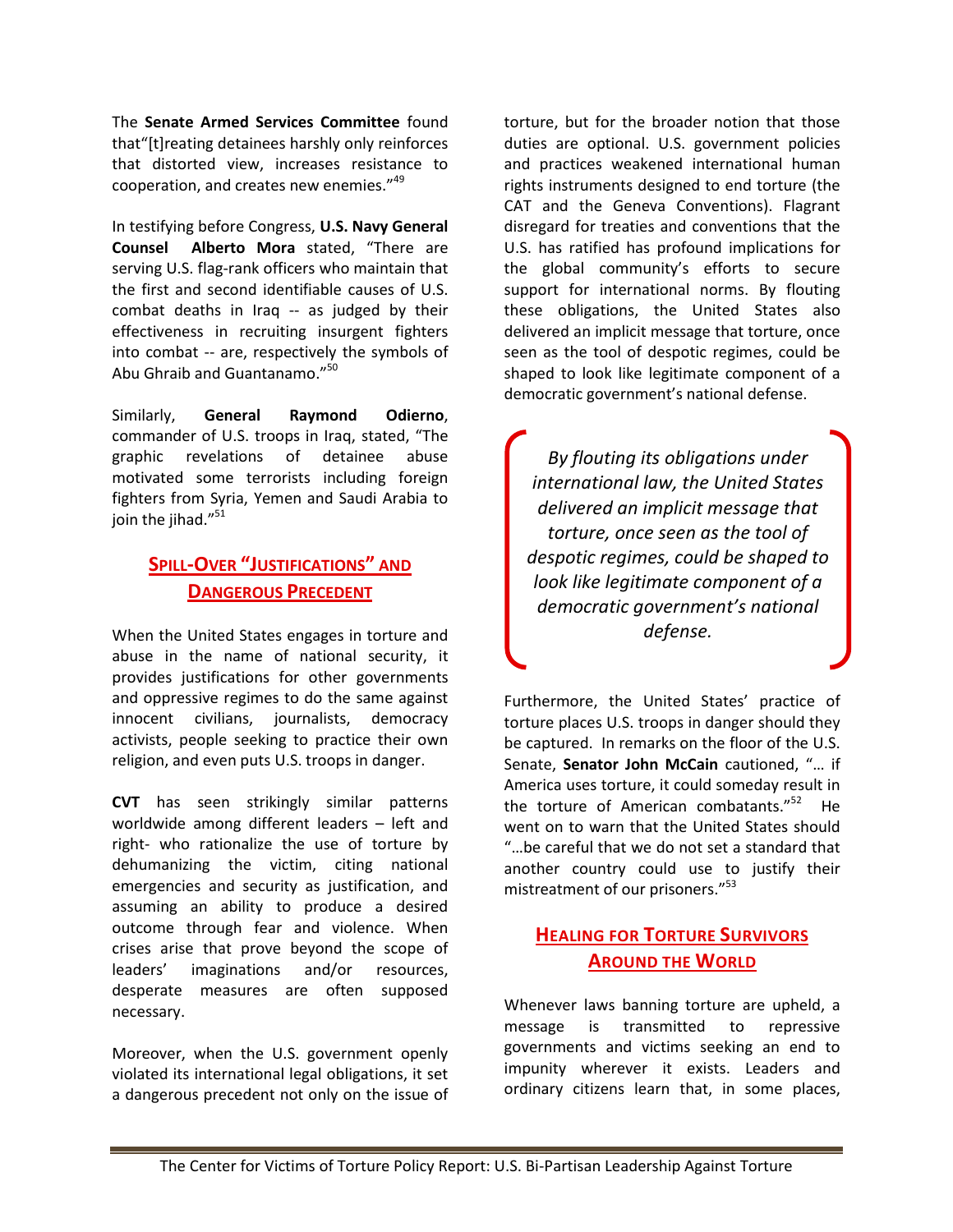those who violate human rights are held responsible.

By contrast, the cost of impunity for survivors is enormous. For **CVT clients**, accountability for perpetrators is intertwined with the healing process and their struggle to make sense of their suffering. The recovery process is made more challenging when the person who committed the violence against them still walks free.

*The cost of impunity for survivors is enormous--accountability for perpetrators is intertwined with the healing process and their struggle to make sense of their suffering.*

Any crack in the culture of impunity can bring victims tremendous strength. One **CVT client** told us about her reaction when she learned of the arrest in Atlanta of an Ethiopian man accused of murder and torture during a dictatorship in the 1970s. Despite the fact that this man was not her perpetrator, she felt empowered, remarking, "Now I know what to do should I come across the man who raped me."

The ripple effect is felt widely. Any progress helps other victims to feel safer wherever they may be living.

### **STEPS NEEDED FOR THE U.S.TO RE-ESTABLISH ITSELF AS A GLOBAL LEADER AGAINST TORTURE**

The United States has begun to take significant steps in remedying its excursion into unlawful policies and practices of torture and official cruelty.

In response to reports that the United States was using torture and cruelty on detainees, an unprecedented number of retired military leaders spoke out publicly against these policies, and Congress held hearings and attempted to repair the damage by passing the McCain Amendment, requiring all Department of Defense personnel and facilities to use the guidelines set forth in the U.S. Army Field Manual as the minimum standards for the treatment of detainees.

Other important steps include the public release of the Senate Armed Services Committee's Inquiry into the Treatment of Detainees in U.S. Custody, the Office of Legal Counsel Memos authorizing torture, and the CIA Inspector General Report.

But perhaps the most significant step taken by the United States was on January 22, 2009, when President Obama signed an Executive Order banning torture and cruelty and closing CIA black sites.

*This is not a political question. We see both the compelling public policy reasons – ending impunity is a powerful deterrent—as well as the profound, far-reaching effects on the lives of our clients.*

Nevertheless, important work remains to be done. The U.S. national consensus against torture has been eroded. In a climate of extreme fear and deep anxiety about our national security, the need for, efficacy of and moral justifications for torture and cruelty were distorted. Many Americans have been led to believe that we must abide by torture and cruelty to keep our families safe.

Furthermore, the U.S. government has not, to date, conducted a thorough investigation into sound evidence of torture and cruelty as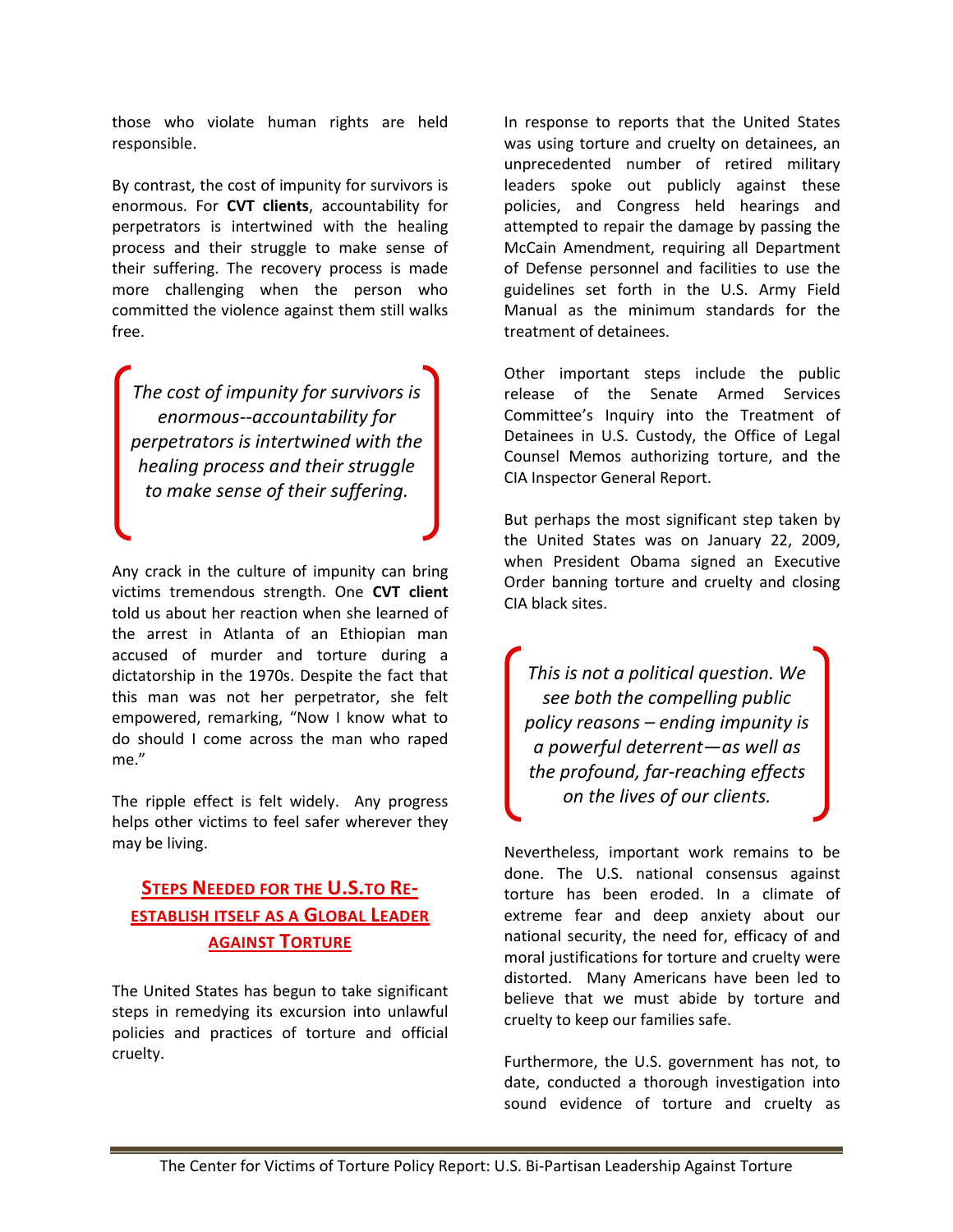required by the CAT. Article 12 of the CAT states: "Each State Party shall ensure that its competent authorities proceed to a prompt and impartial investigation, wherever there is reasonable ground to believe that an act of torture has been committed in any territory under its jurisdiction."

Accountability has been inaccurately framed as a divisive partisan battle. Recall, however, that it was President Reagan who noted in his transmission of the Convention to the Senate that its strength was in its provisions to criminally prosecute perpetrators under the principle of universal jurisdiction.

Moreover, from the perspective of those who provide care to torture survivors, this is not a political question. We see both the compelling public policy reasons – ending impunity is a powerful deterrent—as well as the profound, far-reaching effects on the lives of our clients.

Whenever atrocities are committed, there is often a desire to avoid unearthing the

uncomfortable and to instead move forward. Yet, in doing so, we allow the culture of impunity to persist and miss an opportunity to prevent future abuses.

In order for the United States to regain its historical commitment to supporting the international ban on torture and cruelty, it must fully examine and account for its recent past unlawful policies and practices of torture and official cruelty.

To this end, the United States must ensure it does not return to illegal policies of torture and cruelty; it must fully investigate credible allegations of abuse; it must prosecute those who authorize, order, or engage in acts of torture; it must provide torture survivors an effective right to a remedy; and it should continue to rehabilitate torture survivors worldwide. Until the United States comes to terms with its own use of torture post 9/11, it cannot be and will not be seen to be a credible force for human rights.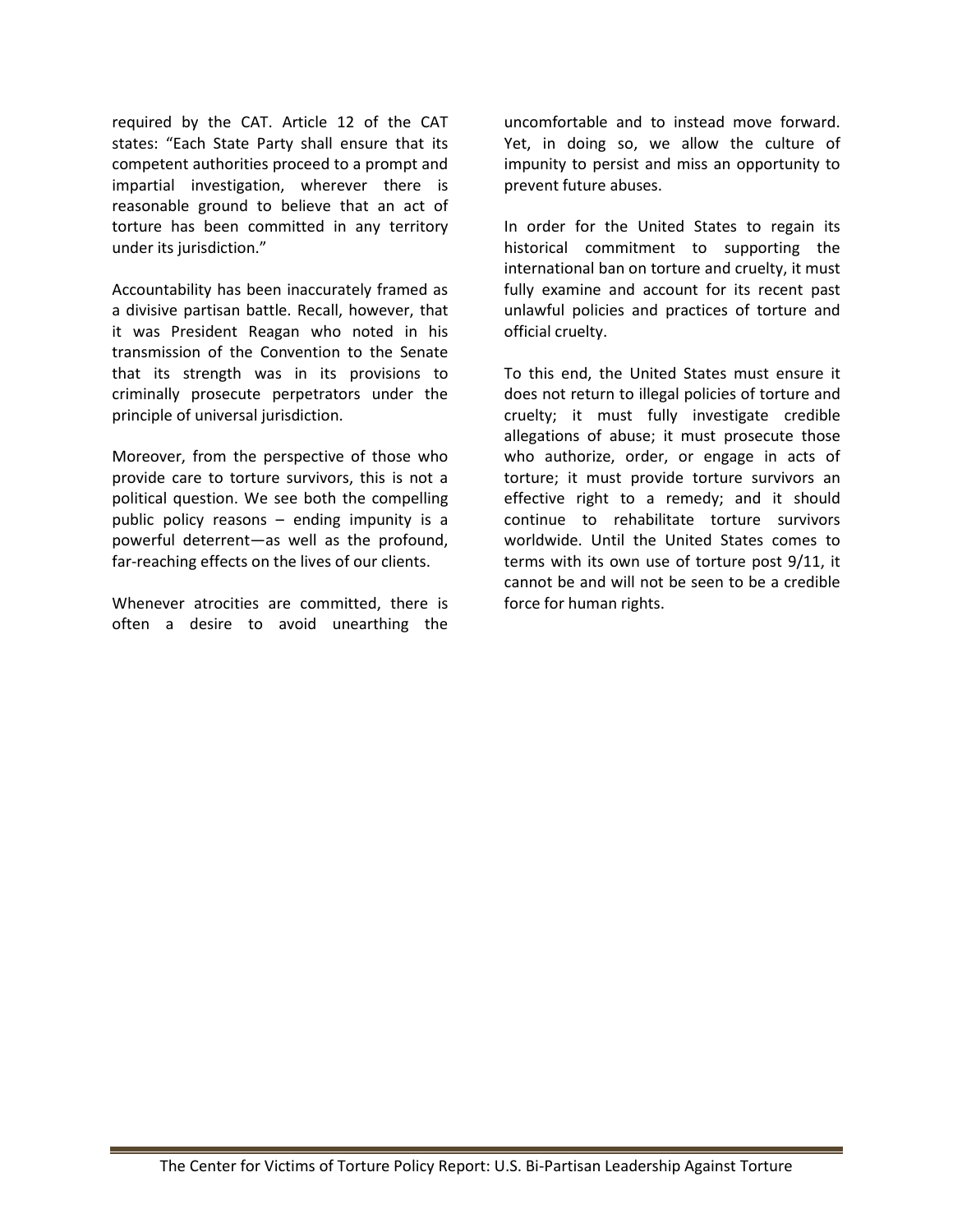#### **RECOMMENDATIONS**

*1. THE SENATE SELECT COMMITTEE ON INTELLIGENCE should make public its report on the past CIA detention and interrogation program post 9/11 with as few redactions as possible.*

On December 13, 2012, the Senate Select Committee on Intelligence (SSCI) adopted with a bipartisan majority its study of the former CIA detention and interrogation program post-9/11. The review began in March 2009 and according to Senator Dianne Feinstein, Chair of the Committee, "is a comprehensive review of the CIA's detention program that includes details of each detainee in CIA custody, the conditions under which they were detained, how they were interrogated, the intelligence they actually provided and the accuracy – or inaccuracy- of CIA descriptions about the program to the White House, Department of Justice, Congress and others." The 6,000 plus page report, containing more than 35,000 footnotes, is based on a documentary review of more than 6 million pages of CIA and other records and includes 20 findings and conclusions.

The public release of the SSCI report with as few redactions as possible will be a significant step in establishing the full truth of the United States' past policies of torture and cruelty and will openly examine the consequences of those actions in order to ensure the United States does not repeat the mistakes of the past.

*2. THE PRESIDENT AND CONGRESS should establish an independent, non-partisan commission to examine and report publicly the Unites States' use of torture and cruel, inhuman and degrading treatment of detainees in the period since September 11, 2001.*

The United States has yet to meet its legal and moral obligations to fully investigate credible allegations of abuse as required under the Convention Against Torture. The commission should have subpoena power and be charged with looking into the facts and circumstances of interrogation, rendition and detention policy, identify lessons learned, recommend measures that would bring justice to victims and prevent any future abuses. Its findings should be made public.

Assessing how serious errors in judgment became U.S. policy will better position the United States in the future to firmly avoid this ignoble path.

*3. CONGRESS should increase funding for programs providing rehabilitation services to survivors of torture in the United States and around the world.* 

The United States can begin to recommit itself to these duties by addressing the rehabilitation needs of torture survivors around the world. Article 14 of the CAT carves out a right to health care for survivors. Beyond the humanitarian mission, rehabilitation centers contribute to efforts to prevent torture and build democratic societies. Rehabilitation programs provide specialized services to torture survivors that improve their social and economic functions while promoting self-sufficiency and integration. Additionally, rehabilitation programs document evidence of torture. Their expertise in treating the wounds of torture enables them to testify to the scale and scope of political brutality.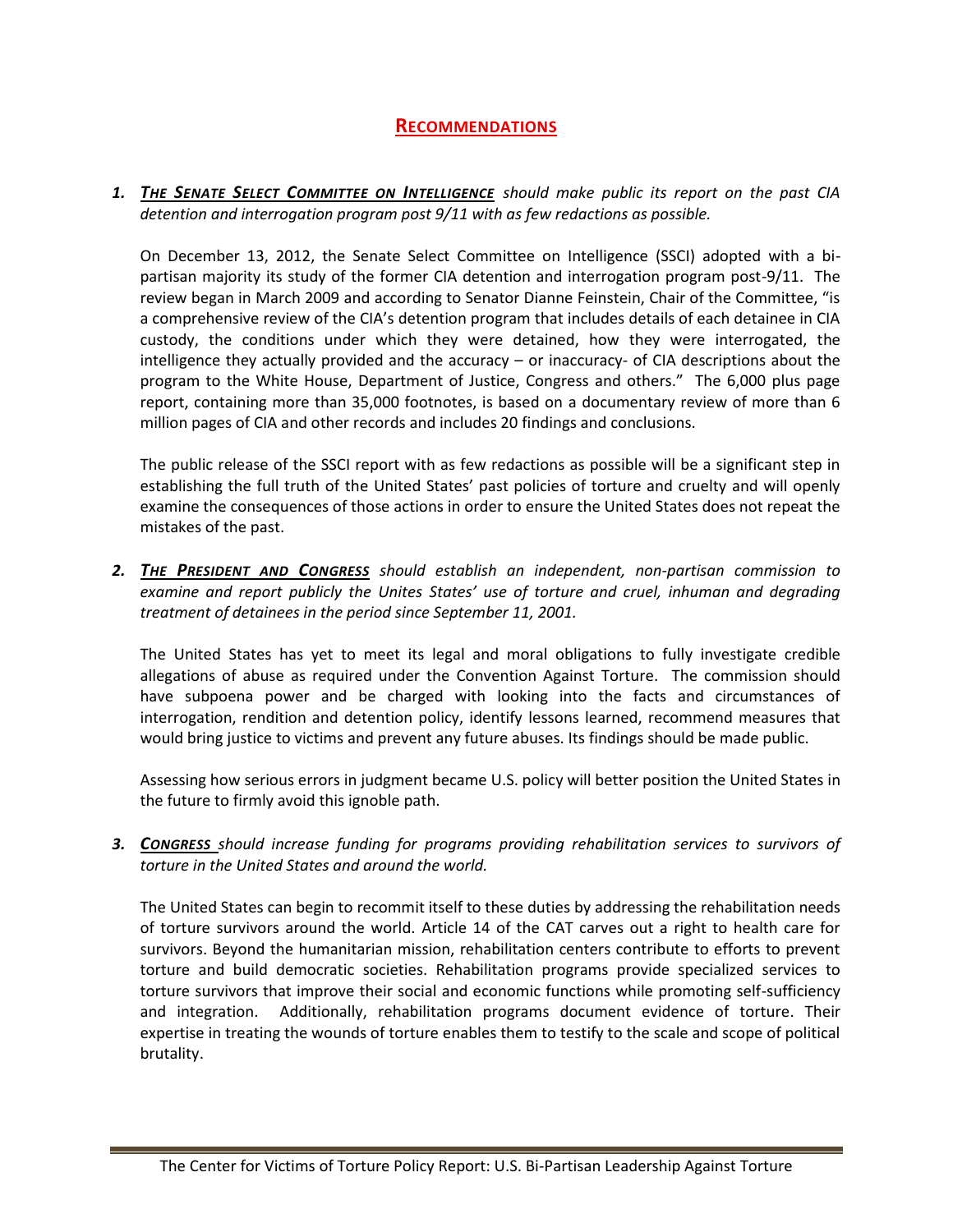http://www.foreignpolicy.com/articles/2012/09/25/torture\_creep?wp\_login\_redirect=0.

4 *Id.*

 $\overline{\phantom{a}}$ 

5 *Torture v. Torture Euphemisms,* Covering Torture, 2012, *available at* http://www.coveringtorture.org/.

6 Joint resolution regarding the implementation of the policy of the United States Government in opposition to the practice of torture by any foreign government, Pub. L. No. 98-447, 98 Stat. 1721 (1984).

 $^8$  U.N. Eco. And Soc. C., Report of the Working Group on a draft convention against torture and other cruel, inhuman or degrading treatment or punishment (Mar. 9, 1984), E/CN.4/1984/72 ¶ 24, 47-48 *available at* http://www.un.org/ga/search/view\_doc.asp?symbol=E/CN.4/1984/72.

9 *See Message to the Senate, supra* note 1.

<sup>10</sup>*Letter of Submittal from George P. Shultz, Secretary of State, to President Ronald Reagan* (May 10, 1988), *in* S. Treaty Doc. No. 100-20, at v; *see also* S. Exec. Rep. No. 101-30, at 2-3.

<sup>11</sup> Exec. Rep. 101-30, 101st Cong. 2d Sess., 23-24 (Aug. 30, 1990) Senate Foreign Relations Committee Report).

<sup>12</sup> *See Message to the Senate*, *supra* note 1.

<sup>13</sup>*See Letter of Submittal*, *supra* note 10.

<sup>14</sup> Reuters, U.S. Signs a U.N. Document That Seeks an End to Torture, N.Y. Times (Apr. 19, 1988).

<sup>15</sup> *See Message to the Senate*, *supra* note 1.

<sup>16</sup> *See* Exec. Rep. 101-30, *supra* note 11 at 2.

<sup>17</sup> *Id.* Appendix A.

<sup>18</sup> *Id.* at 3.

<sup>19</sup> *Id.*

<sup>20</sup> See Id. Additional Views of Republican Senators on the Convention Against Torture.

<sup>21</sup>Statement on Signing the Torture Victim Protection Act of 1991, The American Presidency, Mar. 12, 1992 *available at* http://www.presidency.ucsb.edu/ws/index.php?pid=20715.

<sup>22</sup> 18 U.S.C. § 2340A (1994) (Federal anti-torture statute makes it a crime for a U.S. national or foreigner who is present in the U.S. to have committed torture outside the U.S.).

<sup>23</sup> Memorandum of Decision Regarding the Objections to the Findings on Professional Misconduct in the Office of *Professional Responsibility's Report of Investigation into the Office of Legal Counsel's Memoranda Concerning Issues Relating to the Central Intelligence Agency's Use of "Enhanced Interrogation Techniques" on Suspected Terrorists*, Office of Professional Responsibility Report, (Jan. 5, 2010) *available at*

http://graphics8.nytimes.com/packages/pdf/politics/20100220JUSTICE/20100220JUSTICE-DAGMargolisMemo.pdf. <sup>24</sup>Exec. Rep. 110-54, 110th Cong. 2d Sess., (Nov. 20, 2008) (Senate Armed Services Committee) *available at*  http://www.armed-services.senate.gov/Publications/Detainee%20Report%20Final\_April%2022%202009.pdf.  $^{25}$ *Id.* 

<sup>26</sup>Universal Declaration of Human Rights, G.A. Res. 217A (III), U.N. Doc. A/810 at art. 5 (1948).

 $^{27}$  International Covenant on Civil and Political Rights, art. 7, Dec. 16, 1966, 6 ILM 638, 993 U.N.T.S. 3.

 $28$  Geneva Convention Relative to the Protection of Civilian Persons in Time of War, Aug.

12, 1949, 6 U.S.T. 3516, 75 U.N.T.S. 287, art. 3(a).

<sup>29</sup> *See e.g.*, The African Charter on Human and Peoples' Rights, OAU Doc. CAB/LEG/67/3/Rev.5 (1981), reprinted in 21 I.L.M. 58 (1982), American Convention on Human Rights, Nov. 21, 1969, 1144 U.N.T.S. 143; Convention for the Protection of Human Rights and Fundamental Freedoms, Nov. 4, 1950, Europ.T.S. No. 5; 213 U.N.T.S. 221

<sup>1</sup> *Message to the Senate Transmitting the Convention Against Torture and Inhuman Treatment or Punishment*, The American Presidency Project, May 20, 1988 *available at* http://www.presidency.ucsb.edu/ws/?pid=35858

<sup>2</sup> Chuck Hagel, Washington Monthly, Jan.- Mar. 2008, *available at* 

http://www.washingtonmonthly.com/features/2008/0801.hagel.html.

<sup>3</sup> Amy Zegart, *Torture Creep: Why are more Americans accepting Bush-era policies than ever before?*, Foreign Policy, Sept. 25, 2012 *available at* 

<sup>7</sup> *Comm'n on Hmn. Rts. – Membership, 1947-2005,* Office of the U.N. High Comm'ner for Hmn. Rts., http://www2.ohchr.org/english/bodies/chr/membership.htm.